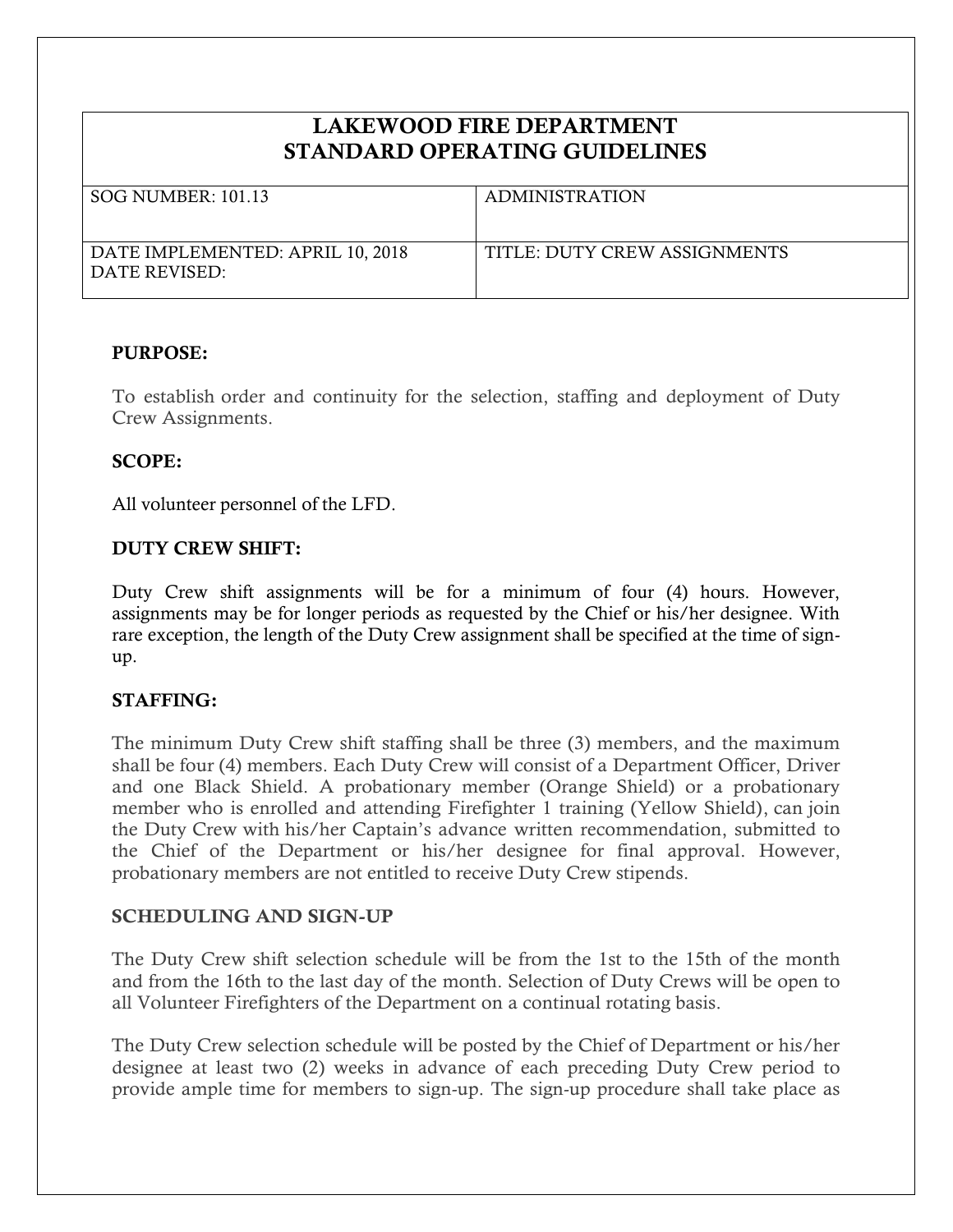follows:

- Sign-up titles/positions will specify Department Officer, Driver and Black Shield.
- An Orange Shield or Yellow Shield may sign-up as specified previously under STAFFING.
- All Department Officers, Drivers and Black Shields of the Department will be listed and they will make a selection in order of their position on each respective list.
- Company Officers will fill Company Officer slots, Drivers will fill Driver slots, etc.
- As each individual title/position makes a selection, their location on the list will rotate so that all members receive an equal selection choice.
- Once a member accepts a particular title/position, that respective slot is considered filled and the next member in line will receive priority for the next Duty Crew title/position assignment.
- Should the next member in line decline to accept that Duty Crew assignment, the subsequent member in line will be offered the position. This process will continue until all Duty Crew assignments are filled.

# **TRADING/SWAPPING OF DUTY CREW ASSIGNMENTS:**

Should a member be unable to work their Duty Crew assignment, it shall be the responsibility of that member to find a suitable replacement as well as to notify the Chief of Department or his/her designee. Trading/swapping of a Duty Crew assignment will only be accepted due to extenuating circumstances, such as sickness or change in employment work hours.

It remains the member's responsibility to only sign-up for Duty Crew assignments that do not conflict with other personal activities.

# **ASSIGNED STATION AND APPARATUS:**

The assigned Station for the Duty Crew will be Station 74-1, on Monmouth Ave. Only the Chief, or his/her designee, can change the location of the Duty Crew.

The assigned apparatus of the shift will be from the driver's normal station. It is the driver's responsibility to notify the Captain of his/her respective company three (3) days prior to the date of the Duty Crew assignment of the intent to use said apparatus for the scheduled Duty Crew.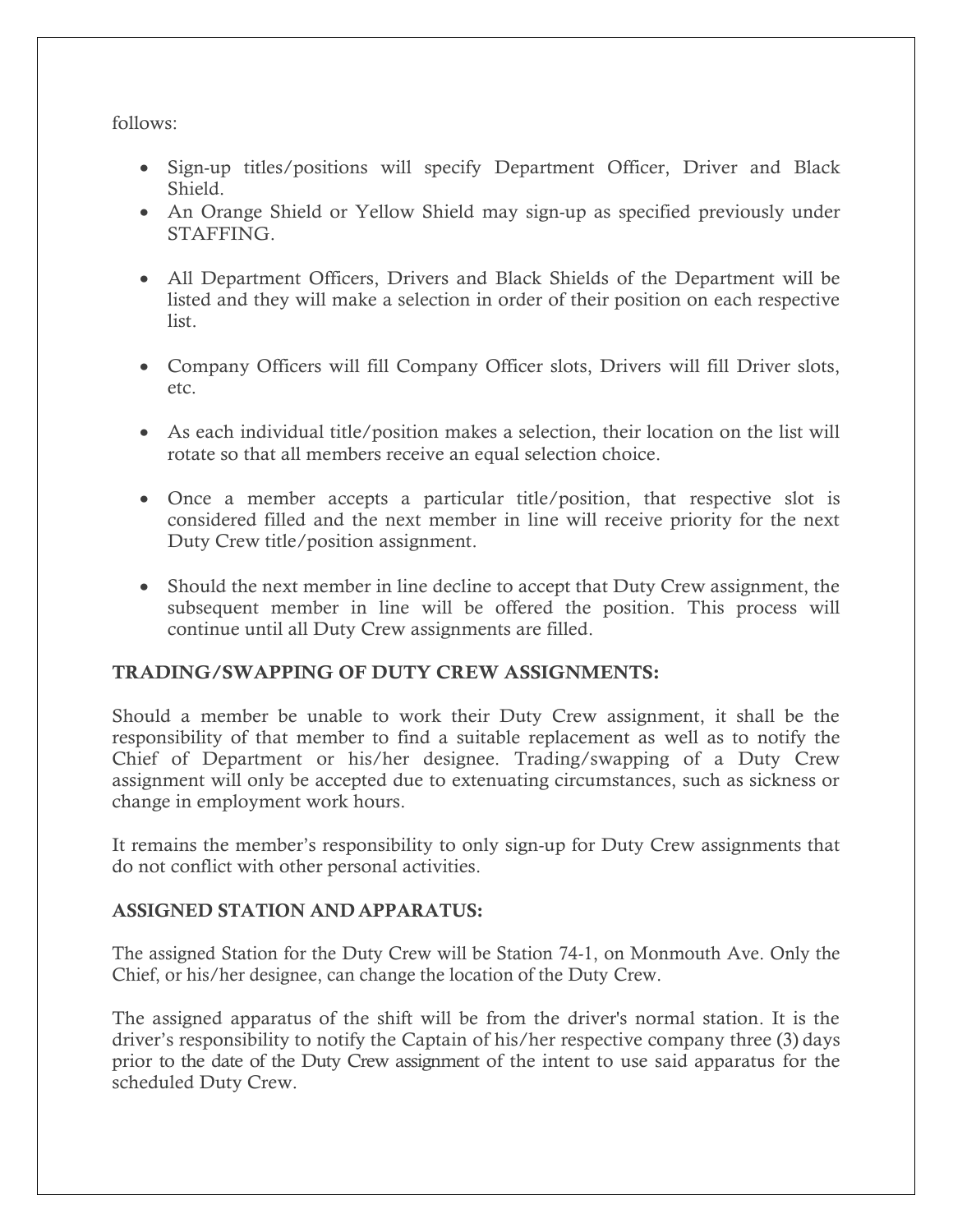# **COMPANY OFFICER RESPONSIBILITIES:**

- Notify the Career Officer in Charge (OIC) and Dispatch via radio at the beginning and end of the Duty Crew assignment.
- Make certain the Duty Crew Assignment Form is properly completed and forwarded to the Board Office, with a copy placed in the respective binder in the Engine Room prior to the conclusion of the Duty Crew Assignment.
- Document Duty Crew Training in the respective binder in the Engine Room prior to the conclusion of the Duty Crew Assignment.
- Complete Company Field Report forms to properly document all responses.
- Ensure crew arrives on time, clean shaven, and has proper PPE.
- Ensure crew places PPE in service on assigned apparatus in a ready state.
- Assign crew to inspect equipment and familiarize themselves with placement on the apparatus.
- Divide up and assign daily station housekeeping duties.
- Review daily training schedule, develop a plan to complete training and document training completion.
- Maintain accountability for crew.
- Monitor radio transmissions.
- Secure station, grounds and apparatus.

# **DRIVER RESPONSIBILITIES:**

- Ensure apparatus and all equipment on apparatus is inspected and in proper working condition. Report any deficiencies through the chain of command.
- Check and monitor fuel level in apparatus and inform Company Officer.
- Operate apparatus with due regard for the safety of crew and others.
- Follow orders from the Company Officer.

# **FIREFIGHTER RESPSONSIBILITIES: (Black & Orange Shields)**

• Follow orders from the Company Officer, including but not limited to: training, general maintenance of building, apparatus and equipment, etc.

# **RESPONSE PROTOCOL:**

The Duty Crew will only respond when requested through Dispatch or when requested by the Career OIC. The Duty Crew shall not self-dispatch.

The Duty Crew shall not respond to requests for mutual aid and shall remain in-service in the Township unless directed otherwise by the Chief of Department or his/her designee.